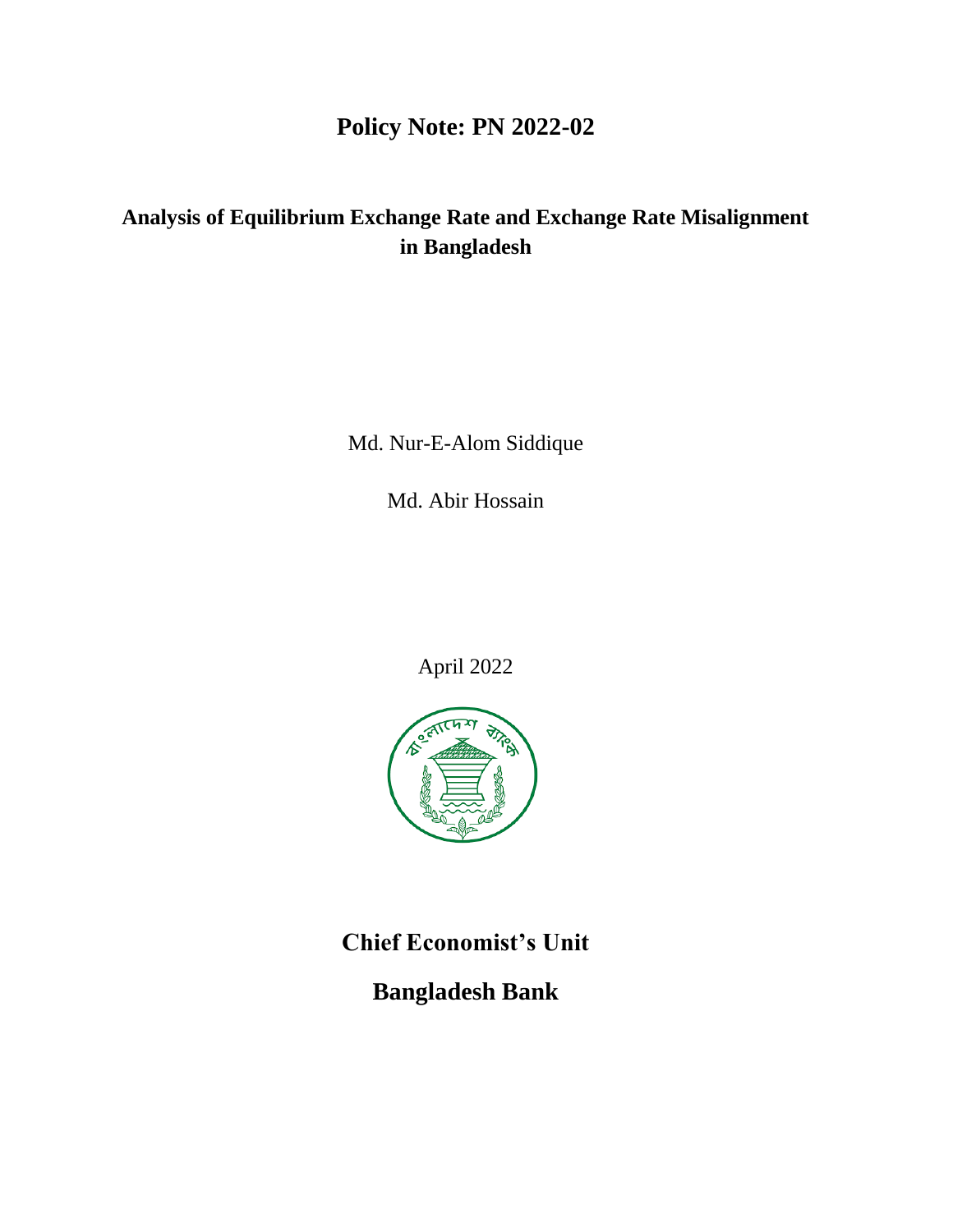#### **Policy Note: PN 2202**

#### **Analysis of Equilibrium Exchange Rate and Exchange Rate Misalignment in Bangladesh<sup>1</sup>**

#### *Abstract*

*The purpose of this paper is to estimate Equilibrium Real Effective Exchange Rate (EREER) and to derive exchange rate misalignment for Bangladesh covering the period of 1992-2021 using Dynamic Ordinary Least Square (DOLS). The study finds that REER misalignment showed a volatile trend over the period considered (1992-2021) and the REER was overvalued most of the time except from 1992 to 1994 and from 2003 to 2005. The REER overvaluation reached highest in 2019. However, in the last couple of years, currency misalignment became narrowed indicating that actual REER is closer to equilibrium REER (EREER) which is calculated based on economic fundamentals. In 2020, REER overvaluation was around 5% and in 2021 it was 7%. Although actual REER is continuously appreciating, indicating overvaluation of REER, considering the economic fundamentals the magnitude of the overvaluation is not significant.* 

#### **1. Introduction**

 $\overline{\phantom{a}}$ 

Exchange rate misalignment influences the economic performance of a country especially when it comes to developing countries like Bangladesh<sup>2</sup>. Exchange rate misalignment is defined as the deviation of the real exchange rate from its equilibrium level. Significant and persistent misalignment disturbs the balance of the economy and is regarded as one of the early warning indicators of economic vulnerability. Persistent overvaluation of the real exchange rate reflects unstable macroeconomic conditions making the countries vulnerable to speculative attack and leads to currency crisis (Williamson, 1995; Stein et. al., 1997; Edwards & Savastano, 1999; Jongwanich, 2009). On the other hand, an undervalued exchange rate makes overheating economy which creates inflationary pressure and misallocates the resources between tradable and non-tradable sectors. The Washington Consensus views that real exchange rate misalignment implies macroeconomic imbalances that can be disastrous for growth (Berg & Miao, 2010). Maintaining of real exchange rate close to equilibrium level is good for an economy from both its internal and external positions, though equilibrium real exchange rate is an unobservable variable. It mostly depends on a number of macroeconomic fundamentals, many of which are endogenously determined within the economy.

International Monetary Fund (IMF) often encourages developing and emerging economies to keep the actual Real Effective Exchange rate (REER) close to the equilibrium real exchange rate. REER is a

<sup>&</sup>lt;sup>1</sup> The authors are Md. Nur-E-Alom Siddique, Joint Director, and Md. Abir Hossain, Assistant Director, of Chief Economist's Unit (CEU). Views expressed in this policy note are authors' own and do not necessarily reflect those of the Bangladesh Bank. The authors are thankful to Dr. Md. Habibur Rahman, Chief Economist, Dr. Md. Ezazul Islam, General Manager, and Dr. Md Salim Al Mamun, Deputy General Manager of CEU for their valuable comments.<br><sup>2</sup> The impact of exchange rate misalignment on growth is more relevant in developing countries than in developed

countries (Rodrik, 2008; Dubas, 2012). According to Rodrik periods of rapid growth are associated with currency undervaluation for most countries. He argues that an increase in undervaluation boosts economic growth as powerfully as a decrease in overvaluation, and that this holds only for the developing countries and the effect disappears in the case of developed countries.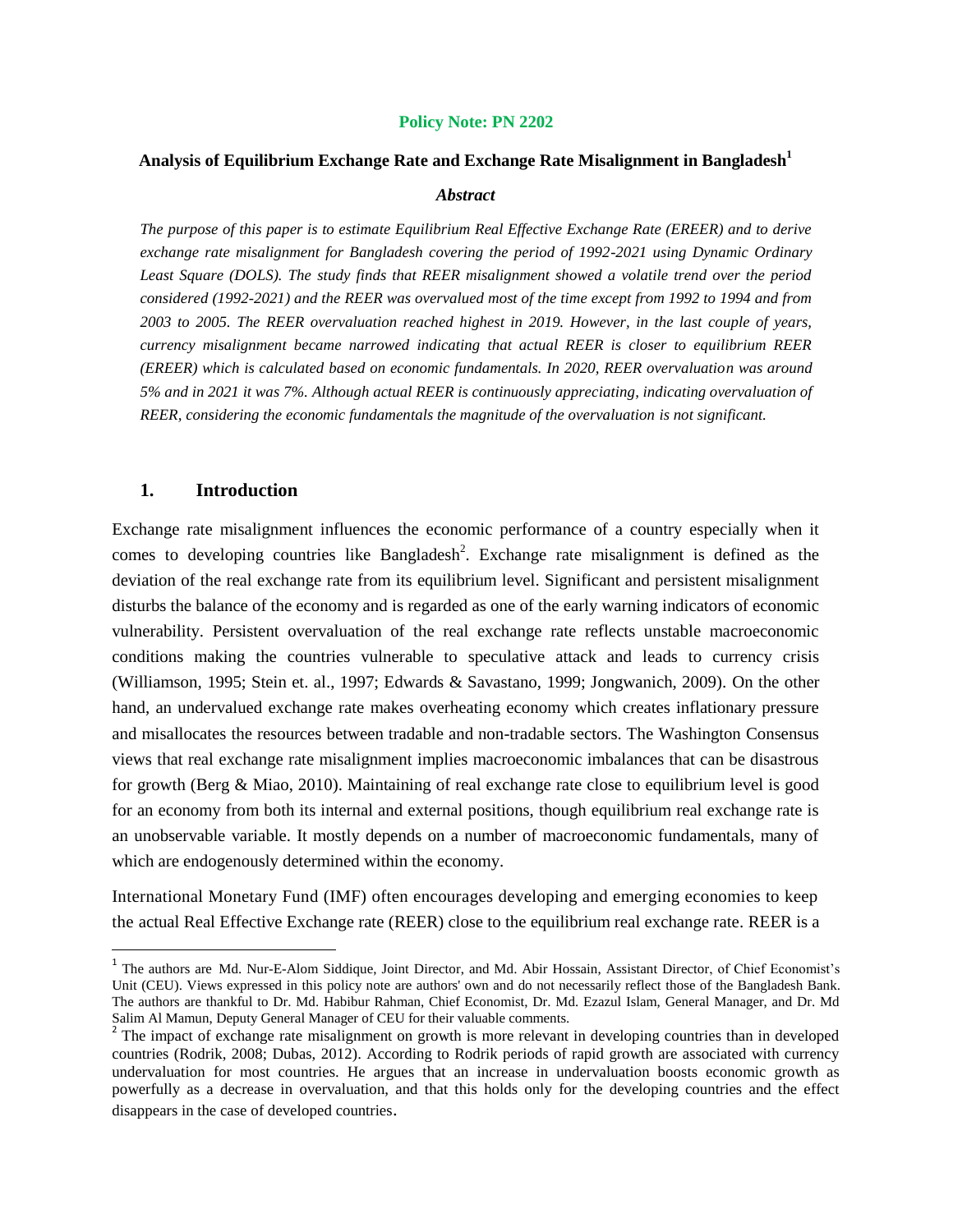[weighted average](https://www.investopedia.com/terms/w/weightedaverage.asp) of a country's currency in relation to an index or basket of other major currencies which plays a significant role in the broad allocation of resources and pattern of spending behavior in the economy. REER is mostly used to determine the currency value of one country relative to other major trade countries' currencies. It is as a measure of competitiveness which also determines and influences the performance of the export sector (Caballero and Corbo (1989). It reflects the currency's position in terms of purchasing power with respect to other currencies and indicates whether a currency has appreciated or depreciated relative to the trade partners. Exchange rate misalignment can arise in any regime of exchange rate such as fixed exchange rate, floating exchange rate or manage floating exchange rate regimes.

Bangladesh adopted a floating exchange rate regime on May 30, 2003. While the advantages of a freely floating regime are well known, it is still debated whether this regime is suitable for the developing countries. Bangladesh regularly intervenes in the foreign exchange market to stabilize exchange rate. However, intervention in the managed floating regime causes the misalignment of exchange rate: either overvalued or undervalued. Therefore, in the context of Bangladesh, it is important to conduct study for the examination of real exchange rate behavior and possible exchange rate misalignment using updated data covering flexible exchange rate regime. This paper estimates real exchange rate misalignment for Bangladesh using time series techniques including Dynamic OLS (DOLS). In this paper, the equilibrium exchange rate is derived based on the BEER approach introduced by Clark and MacDonald (1998). The approach gives an equilibrium exchange rate estimating from the relationship between real exchange rate and a set of fundamental determinants where only permanent changes of these fundamentals drive the equilibrium exchange rate. Therefore, firstly, this paper calculates equilibrium REER for Bangladesh using updated annual data: REER from Bruegel<sup>3</sup> and other data from World Development Indicators (WDI)<sup>4</sup>. Secondly, it presents both the direction (Overvalued/Undervalued) and the magnitude of currency misalignment, if any, for Bangladesh.

## **2. Behavior of Nominal Exchange Rate, REER and NEER in Bangladesh<sup>5</sup>**

The figure-2 shows the movement of both the REER and the NEER in Bangladesh for the period of FY93 to FY21. Bangladeshi taka against USD (period average) stood at 84.81 in FY21 from 38.15 in FY92. The trend in the nominal bilateral exchange was somewhat volatile but it was upward indicating deprecation of the exchange rate for the period of FY92-FY21 except some periodic appreciation. Depreciation rate was highest in FY12 at 11 percent. Thereafter, depreciation level decreased and hovered within 4 percent except FY14 and FY15, when BDT appreciated somewhat against Dollar in FY14 and FY15.

 $\overline{a}$ 

<sup>&</sup>lt;sup>3</sup> Bruegel calculates REER which is consumer price index-based real effective exchange rate considering a large number of trading partners as weights.

 $4$  Data for the year 2021 is estimated (not actual).

<sup>&</sup>lt;sup>5</sup> Data Source: NEER and REER from Bruegel (2021) and Nominal exchange rate (taka per dollar) from Bangladesh Bank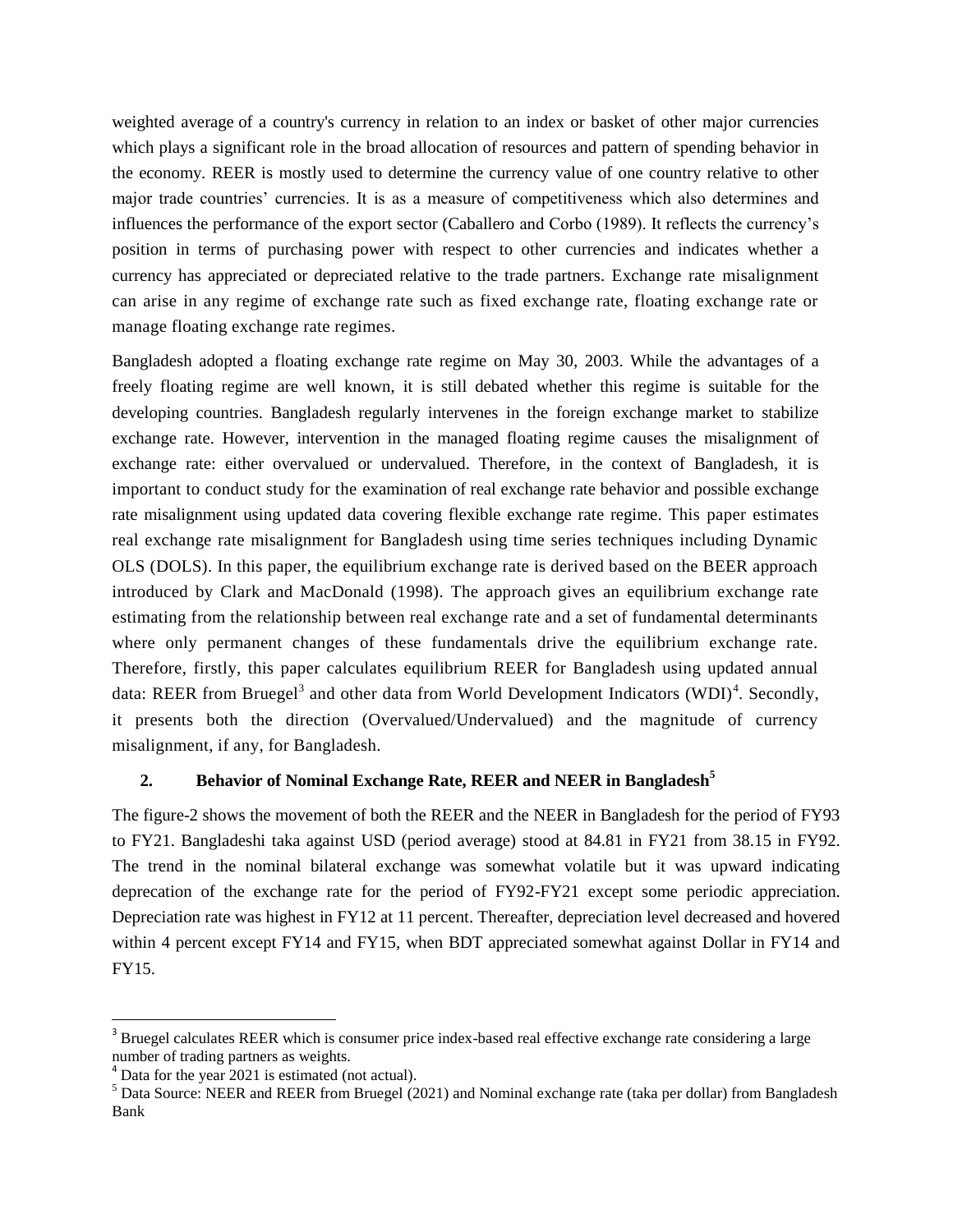

**Figure 2- Movements of REER and NEER** 



Over the time, NEER is declining steadily from 146.90 in 1993 to 98.40 in 2021 which showed a decline of around 33 percent, on average. On the other hand, REER observed an upward trend from 1993 to 2000 (Figure-2). After that REER observed a declining trend till 2006 and after that it observed an appreciation from 100 in 2006 to 179 in 2021, reflected the domestic price level pressure in Bangladesh compared to its trading partner countries (figure-3).

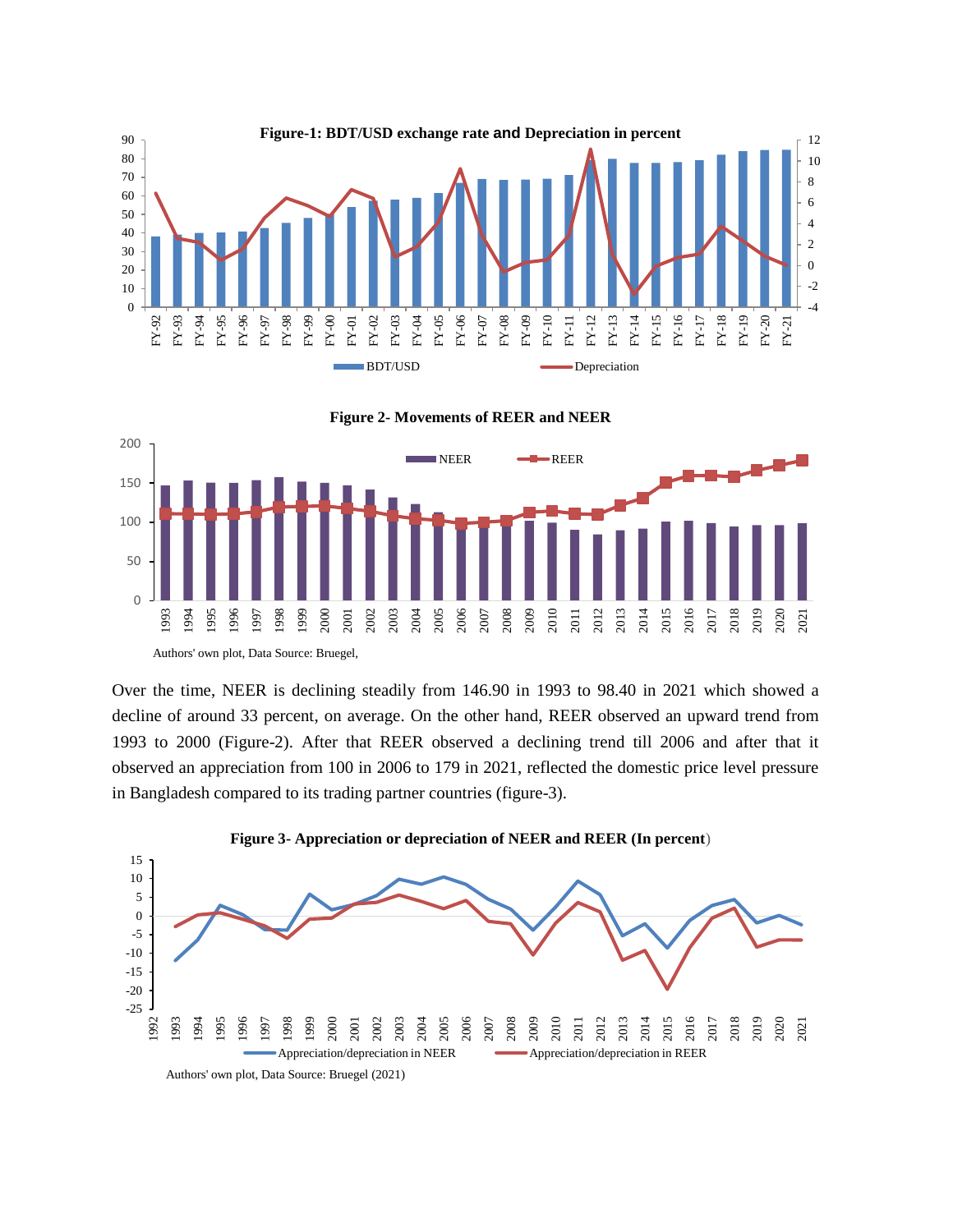## **3. Equilibrium REER and REER Misalignment**

Behavioural Equilibrium Exchange Rate (BEER) approach is applied to estimate equilibrium REER. In the BEER approach, the equilibrium exchange rate is determined by establishing a behavioural link between the real exchange rate and relevant economic variables using econometric methods (Clark & MacDonald, 1998).

First, Balassa-Samuelson effect is taken into account. From Balassa-Samuelson, it is well known that non-traded goods are cheaper than traded goods in poorer countries, which requires an adjustment to take this into account. Therefore, to capture Balassa-Samuelson effect, the relationship between REER and productivity differential is as follows:

……………….… (1)

REER stands for the Real Effective Exchange Rate, *PROD* for productivity proxied by the real GDP per capita as compared to the world's real GDP per capita in PPP terms,  $\beta_0$  is the intercept, u for the error term, and  $t$  time period. All variables are in natural logarithm form. An increase in REER means appreciation in the value of the domestic currency. Therefore, to hold Balassa-Samuelson effect, valid  $\beta_1$  is expected to be positive.

Then, the first equation is augmented by incorporating a set of fundamental determinants from the literature. To be more specific, the relationship between REER and the fundamentals can be written as follows:

LREE
$$
R_t = \beta_0 + \beta_1 LPROD_t + \beta_2 LGEXP_t + \beta_3 NFA_t + \beta_4 LTOT_t + \beta_5 LOPEN_t + \beta_5 LMZ_t + \beta_6 LREM_t + u_t
$$
................. (2)

Equation-2 is the augmented version of equation (1). Where, GEXP is the government consumption, NFA is the net foreign assets, TOT is the terms of trade, OPEN is the trade openness, M2 is broad money growth, REM is remittance inflows. This is a log linear model, only NFA is expressed as percentage of GDP and other variables are in natural logarithm form.

We assess equilibrium REER, defined as EREER, as the predicted value of equation 2 with the coefficients estimated by the DOLS.

 ………………….… (3)

Then, the corresponding misalignment is the difference between actual REER and EREER.

$$
Mis_t = REER_t - EREER_t
$$

Where, Mis denotes for exchange rate misalignment. A positive value of  $Mis_t$  is equivalent to overvaluation implies that the real exchange rate must depreciate to converge towards its equilibrium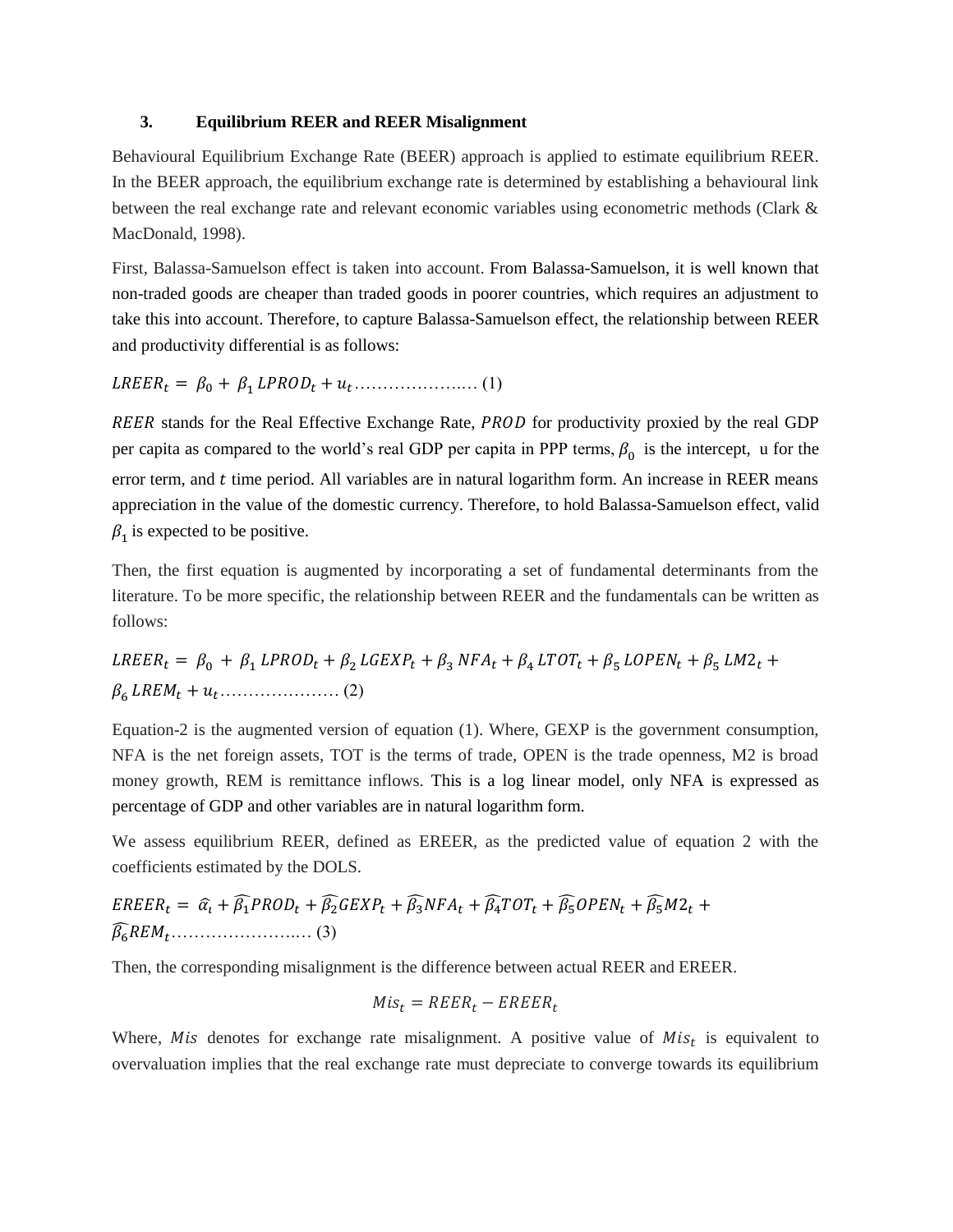and negative value is the undervaluation of the real effective exchange rate implies that the real exchange rate must appreciate to converge toward its equilibrium.

# **4. Empirical Results**

First, stationary has been checked by applying the augmented Dicky-Fuller (ADF) test. The results presented in the table and all the variables are integrated of order one, I(1) ensuring the criteria for estimating any long run relationship (Annexure).

While estimating the cointegrating vector, the OLS cannot be used. Though the coefficients of cointegrating regression is consistent, the non-normal distribution of error terms implies that the tests performed may provide an invalid statistical inference (Agbola and Damoense 2005, 152; Inoue, 2014). To overcome this problem, an alternative method namely the Dynamic Ordinary Least Squares (DOLS) is used.

We estimated four different equations by using Dynamic Ordinary Least Squares (DOLS). The results of the long-run parameter estimate of the regression equations are presented in the following table (2). Column1, column 2, column 3 and column 4 show estimated regression result for Model I, Model II, Model III and Model III. The results are quite encouraging as coefficients and signs in all regressions coincide with theoretical and practical studies. We believe that Model III is the best model that gives the expected result.

| <b>Table:1. Estimation results of DOLS</b>   |         |          |           |                                                                                                                                                |  |  |  |
|----------------------------------------------|---------|----------|-----------|------------------------------------------------------------------------------------------------------------------------------------------------|--|--|--|
|                                              | Model I | Model II | Model III | Model IV                                                                                                                                       |  |  |  |
| Constant                                     | 6.90    | 4.33     | 3.52      | 16.16                                                                                                                                          |  |  |  |
|                                              | (0.75)  | (0.31)   | (0.39)    | (1.37)                                                                                                                                         |  |  |  |
| <b>LPROD</b>                                 | 1.24    | 0.76     | 0.50      | 3.17                                                                                                                                           |  |  |  |
|                                              | (0.41)  | (0.10)   | (0.11)    | (0.29)                                                                                                                                         |  |  |  |
| <b>LGEXP</b>                                 |         | $-0.23$  | $-0.28$   |                                                                                                                                                |  |  |  |
|                                              |         | (0.04)   | (0.04)    |                                                                                                                                                |  |  |  |
| <b>NFA</b>                                   |         |          | 0.03      | $-0.07$                                                                                                                                        |  |  |  |
|                                              |         |          | (0.01)    | (0.01)                                                                                                                                         |  |  |  |
| <b>LTOT</b>                                  |         |          |           | 5.17                                                                                                                                           |  |  |  |
|                                              |         |          |           | (0.69)                                                                                                                                         |  |  |  |
| <b>LOPEN</b>                                 |         |          | $-0.36$   | 0.93                                                                                                                                           |  |  |  |
|                                              |         |          | (0.09)    | (0.18)                                                                                                                                         |  |  |  |
| LM <sub>2</sub>                              |         |          |           | 0.10                                                                                                                                           |  |  |  |
|                                              |         |          |           | (0.06)                                                                                                                                         |  |  |  |
| <b>LREM</b>                                  |         | $-0.37$  | $-0.25$   | 1.57                                                                                                                                           |  |  |  |
|                                              |         | (0.03)   | (0.05)    | (0.22)                                                                                                                                         |  |  |  |
| $R-sq$                                       | 0.74    | 0.99     | 0.99      | 0.99                                                                                                                                           |  |  |  |
| Adjusted R-sq                                | 0.70    | 0.98     | 0.99      | 0.99                                                                                                                                           |  |  |  |
| S.E. of regression                           | 0.09    | 0.02     | 0.02      | 0.01                                                                                                                                           |  |  |  |
| number of leads and lags is fixed at 2 or 3. |         |          |           | NB: Standard errors in parentheses. In the DOLS estimation, the number of both leads and lags are fixed as 1. The results do not change if the |  |  |  |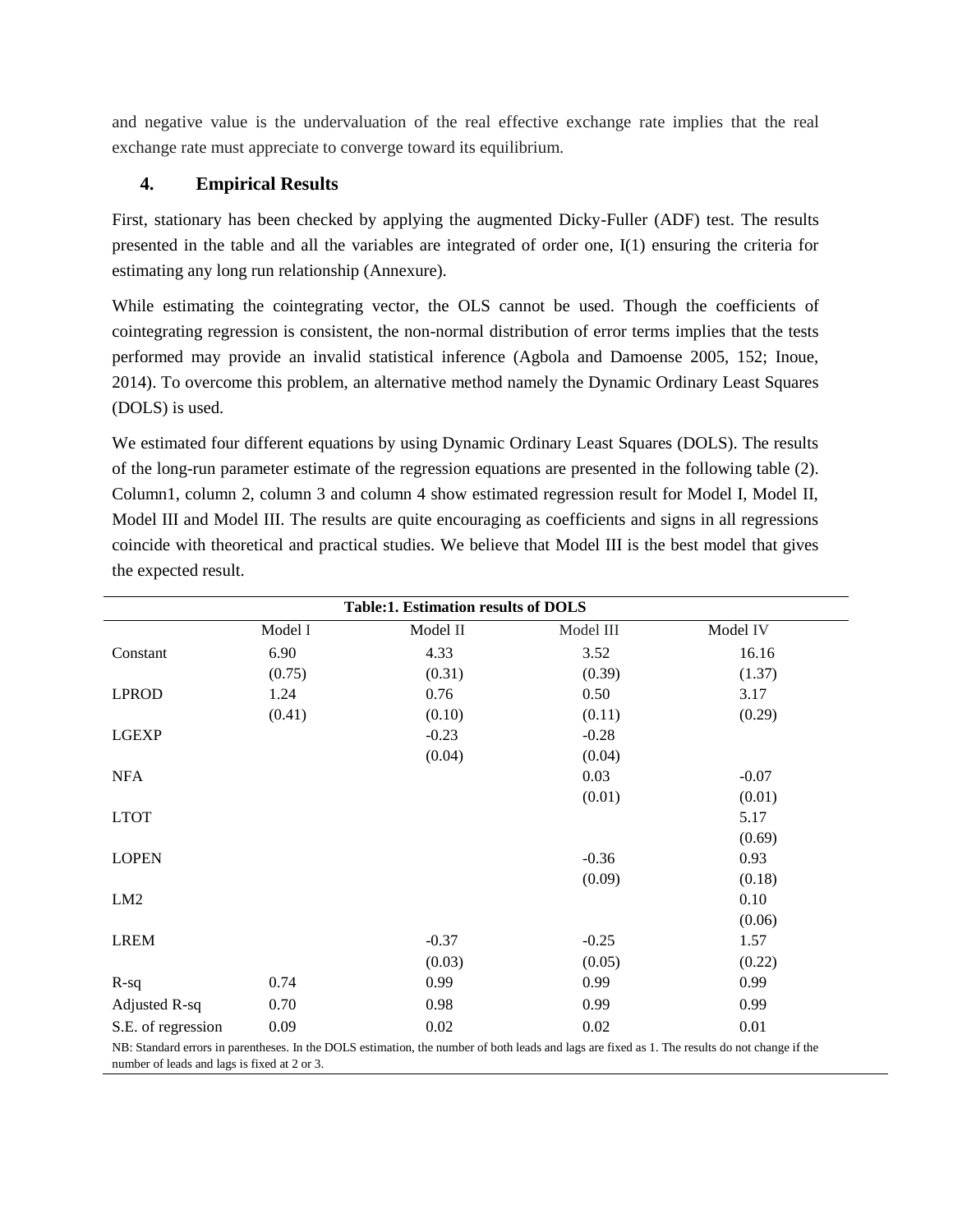In the all cases, productivity differential (LPROD) positively affects REER which is strongly significant and robust, indicates that more advanced economies likely to have stronger currencies<sup>6</sup>. This result provides evidence for the famous Balassa-Samuelson effect: higher productivity in the tradable sector increases wages in the tradable sector and subsequently in the non-tradable sector which in turn puts upward pressure on the prices of non-tradable goods leading to stronger currencies (appreciation). In particular Rodrik (2008), Vieira and MacDonald (2012), and Gonçalves and Rodrigues (2017) find similar result. The former two measure equilibrium based on PPP deviation controlling for GDP per capita (Balassa-Samuelson effect) and the later based on BEER approach using multiple determinants.

However, LGEXP, LREM and LOPEN are negatively linked with LREER. On the other hand, NFA as percentage of GDP positively affect LREER. Model III shows that LM2 and LTOT are statistically insignificant. These findings are consistent with the existing literature. From the estimation of model-III it shows that on average, one unit increase in the productivity differential of Bangladesh relative to world (LPROD) tends to appreciate REER by around 0.5 percent. Similarly, an increase in NFA of one percentage point of GDP is associated with an appreciation of REER by 3 percent. On the other hand, if government expenditure (LGEXP) increases by 1 percentage point of GDP then REER depreciates by 0.28 percent. Similarly, a 1 percent increase in LOPEN, the proxy for trade openness, leads to REER depreciation by around 0.36 percent. These results are significant and robust.

## **5. Exchange Rate (REER) Misalignment**

The figure-4 depicts the misalignment of REER during 1992 to 2021.The positive value of misalignment implies the overvaluation of REER where the negative value of REER implies the undervaluation of REER. The REER was overvalued most of the time except from 1992 to 1994 and from 2003 to 2005. Since 2002 REER started to become undervalued due to the continued lower inflation and occasional devaluations. Then Bangladesh adopted floating Exchange rate regime in mid of 2003. However, during the initial stage of the floating regime (2004-2006), the taka remained competitive due to high depreciation of taka and US high domestic inflation. The REER misalignment followed zigzag trend and continued overvaluation after 2003 and reached highest in 2019. However, in the last couple of years, currency misalignment became narrowed indicates that actual REER is closer to equilibrium REER (EREER) which is calculated based on economic fundamentals<sup>7</sup>. The study finds that in 2020, REER overvaluation was around 5% and in 2021 it was 7 percent. Although actual REER is continuously appreciating and stood at 115.76 in December 2021, the study finds that considering economic fundamentals Bangladeshi taka is slightly overvalued. Overvaluation in REER was somewhat compensated by the improvement in economic fundamentals such as productivity differential of Bangladesh during the pandemic. For instance, Bangladesh experience positive

 $\overline{\phantom{a}}$ 

<sup>6</sup> An increase in REER indicates currency appreciation.

<sup>&</sup>lt;sup>7</sup> Whereas REER reflects the currency's value in terms of purchasing power with respect to other currencies and indicates whether a currency has appreciated or depreciated relative to the trade partners. It does not consider the economic fundamentals of the countries.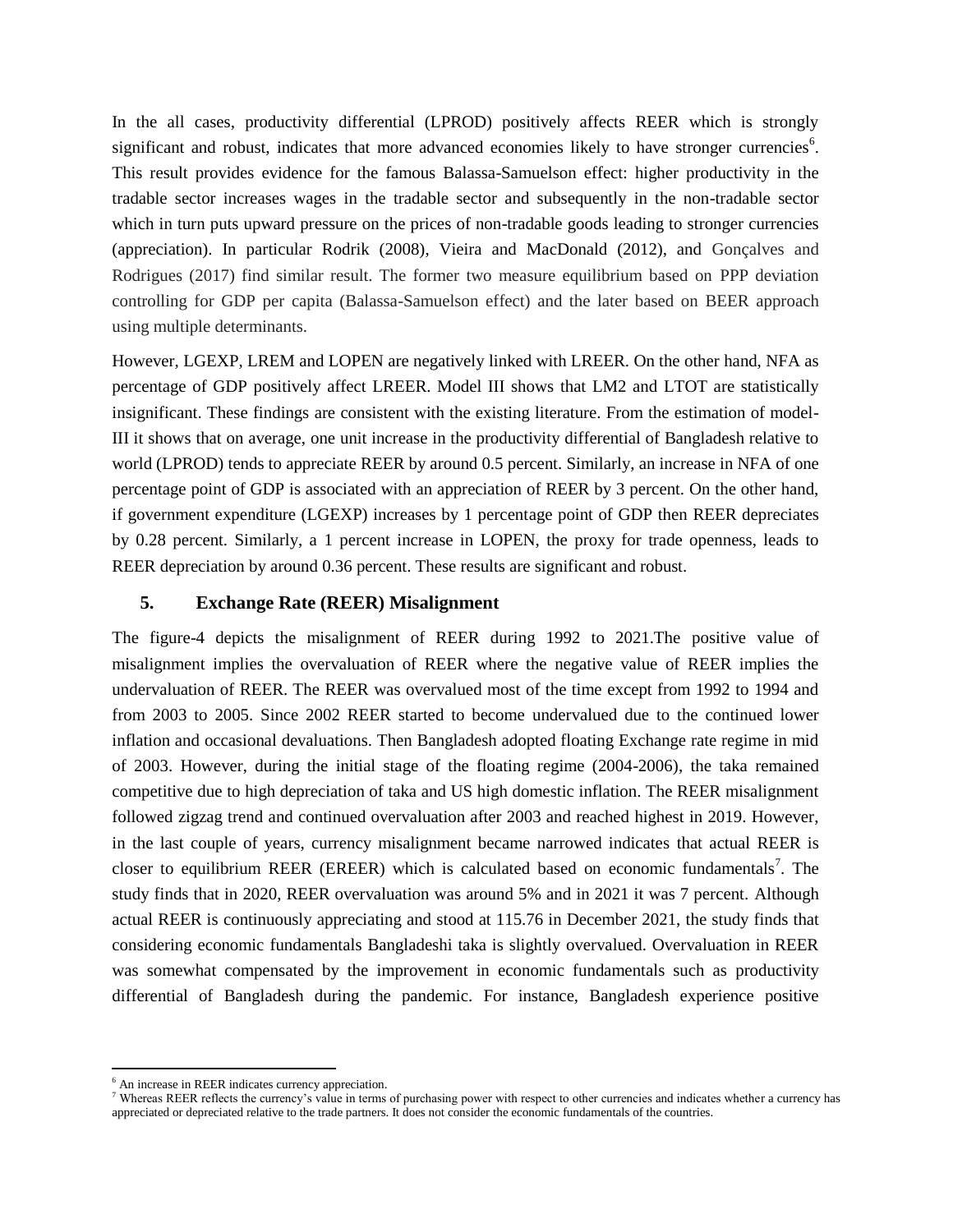economic growth during the COVID19 pandemic while most of countries in the world experienced negative growth, leads to higher the relative productivity slightly.



#### 6. **Conclusion and Policy Recommendations**

The concept of real exchange rate misalignment is ambiguous because there is no universal consensus on equilibrium exchange rates. Therefore, different assumptions, methodology and datasets provide different results in the investigation of equilibrium exchange rate and calculating misalignment. This policy note measures equilibrium real effective exchange rate and exchange rate misalignment for Bangladesh. The equilibrium exchange rate is derived based on the BEER approach, which gives an exchange rate at a level that is consistent with the medium- and long-term economic fundamentals. Then, exchange rate misalignment is measured as the deviation of the actual real exchange rate from equilibrium level.

The note finds REER misalignment followed an unstable fashion over the period considered (1992-2021) and the REER was overvalued most of the time except from 1992 to 1994 and from 2003 to 2005. Since 2002 REER started to become undervalued due to the continued lower inflation and occasional devaluations. However, during the initial stage of the floating regime (2004-2006), the taka remained competitive due to high depreciation of taka and US high domestic inflation. The REER overvaluation reached highest in 2019. However, in the last couple of years, currency misalignment became narrowed indicates that actual REER is closer to equilibrium REER (EREER) which is calculated based on economic fundamentals. In 2020, REER overvaluation was around 5% and in 2021 it was 7%. Although actual REER is continuously appreciating and stood at 115.76 in December 2021, the study finds that considering economic fundamentals Bangladeshi taka is slightly overvalued. Overvaluation in REER was somewhat compensated by the improvement in economic fundamentals such as productivity differential of Bangladesh during the pandemic.

This policy note may provide some insights to the policy makers. Since misalignment in case of both overvaluation and undervaluation is considered as harmful for economic performances, appropriate exchange rate policy should be maintained which can reduce the REER misalignment. To reduce the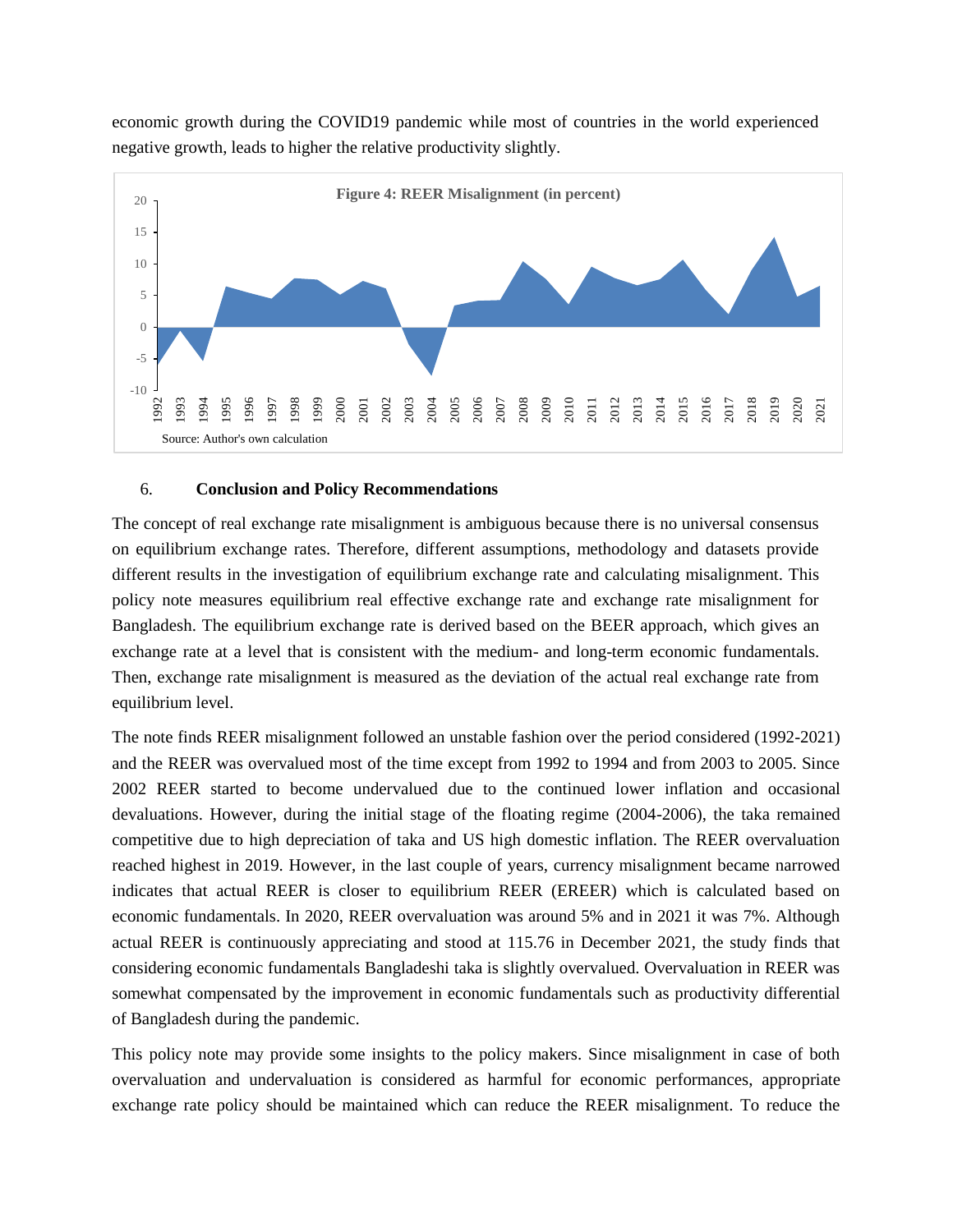magnitude of REER over valuation, Bangladesh either may allow some depreciation in nominal exchange rate or may take necessary measure to reduce domestic inflation. Maintenance of Purchasing Power Parity (PPP) is quite useful for maintaining trade competitiveness. This policy can help to prevent overvaluation of the currency too. Regular calculation of exchange rate misalignment may help to know the actual level of misalignment and take appropriate policy to maintain REER close to equilibrium level. A study on the impact of exchange rate misalignment on economic performance, for instance, export, economic growth should also be initiated to know the extent to which policy makers should response to currency misalignment.

#### **References**

- Agbola, F. W., & Damoense, M. Y. (2005). Time‐series estimation of import demand functions for pulses in India. *Journal of Economic Studies*.
- Balassa, B. (1964). The Purchasing Power Doctrine. A Reappraisal. *Journal of Political Economy*, 72(6): 584–596.
- Berg, A., & Miao, Y. (2010). The real exchange rate and growth revisited: The Washington Consensus strikes back?. *IMF Working Papers*, WP/10/58.
- Caballero, R. J., & Corbo, V. (1989). The effect of real exchange rate uncertainty on exports: empirical evidence. *The World Bank Economic Review*, *3*(2), 263-278.
- Clark, P. B., & MacDonald, R. (1998). Exchange rates and economic fundamentals: a methodological comparison of BEERs and FEERs. *IMF Working Paper*, WP/98/67.
- Dubas, J. M. (2009). The importance of the exchange rate regime in limiting misalignment. *World Development*, *37*(10), 1612-1622.
- Dubas J. (2012), Exchange rate misalignment and economic growth. *Southwest Econ Rev*, 39:121–36.
- Edwards, S. (1988). Real and monetary determinants of real exchange rate behavior: Theory and evidence from developing countries. *Journal of development economics*, *29*(3), 311-341.
- Edwards, S., & Savastano, M. A. (1999). Exchange Rates in Emerging Economies: What do we know? What do we need to know? *NBER Working Paper No,7228*, https://www.nber.org/papers/w7228
- Gonçalves, C. E. S., & Rodrigues, M. (2017). Exchange rate misalignment and growth: A myth?. *IMF Working Paper,* WP/17/283.
- Inoue, T. (2014). An Empirical Analysis of the Aggregate Export Demand Function in Post-Liberalization India. *Global Economy Journal*, *14*(1), 79-88.
- Jongwanich, J. (2009). Equilibrium real exchange rate, misalignment, and export performance in developing Asia. *Asian Development Bank Economics Research Paper Series*, (151).
- Rodrik, D. (2008). The real exchange rate and economic growth. *Brookings papers on economic activity*, *2008*(2), 365-412.